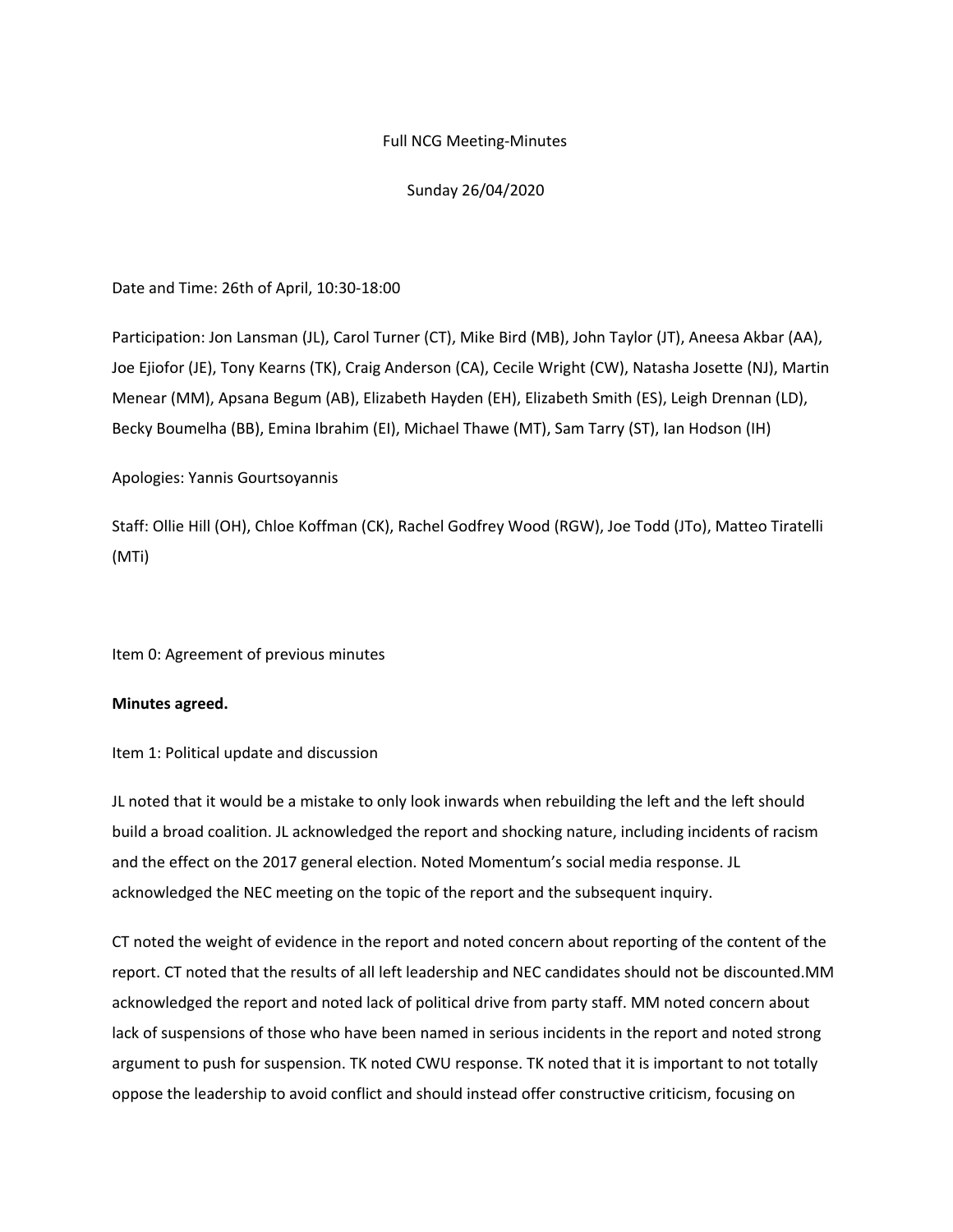democracy and democratic structures. TK noted the importance of working with other trade unions about reaching out to the leadership.

JE noted concerns about appearing to focus on past issues with the report. JE also noted concerns around the influence of the left in the Party and noted the importance of building a coalition throughout the Party, not just through the leadership. CW noted that she wrote a piece in the Morning Star, focusing on the knock on effects of New Labour/Blair aligned staff during the GE 2017. CW also noted the intense racism noted in the report. CW noted that MBC (Momentum Black Caucus) has put out a statement calling for suspensions of those named in the report and noted a call for an external inquiry. CW noted the BAME Labour community may collapse as a consequence of the report. CW noted that trust and confidence of BAME voters must be cultivated after it has been taken for granted. CW noted that the Tories may bring attention to the report.

JTa acknowledged the report and shocking contents. JTa noted that Momentum should lead on the political narrative and work with the leadership as well as holding him accountable. EI noted the importance of considering the public response considering the issues of data protection. EI noted the importance of clarity of approach and noted that the issues of the report should be separated from the leadership. EI noted the possible breach of the Labour Party ethics and serious electoral interference. EI noted the importance of legal advice when considering any further public response.

MT noted the racism of the incidents in the report and noted that in the case that the offenders were BAME, then they would likely be suspended. MT noted that Momentum needs to be strong on this. MT noted that poor, working class people's money has been used by people to manipulate election results. MT noted the frustration of activists and noted that the NEC should have immediately organised an apology to Diane Abbott, Clive Lewis and other victims of racism named in the report. MT noted that the leadership should be held to account and they should put out statements of solidarity with the victims of racism in the report. BB noted agreement with MT and noted anger from BAME members. BB noted the possibility of changing the BAME structures in the Party and noted that Momentum should focus on handing powers to BAME members who feel disillusioned. BB noted there can be constructive criticism.

JL noted agreement with MT and impact of racism in the report. JL noted that Momentum must acknowledge Starmer's leadership in order to build the base in order to defeat the right. JL noted acknowledgment of disciplinary action from leadership at the NEC meeting. JL noted that the issues are dealt with as an employment issue firstly and the same applies to MPs and members of the House of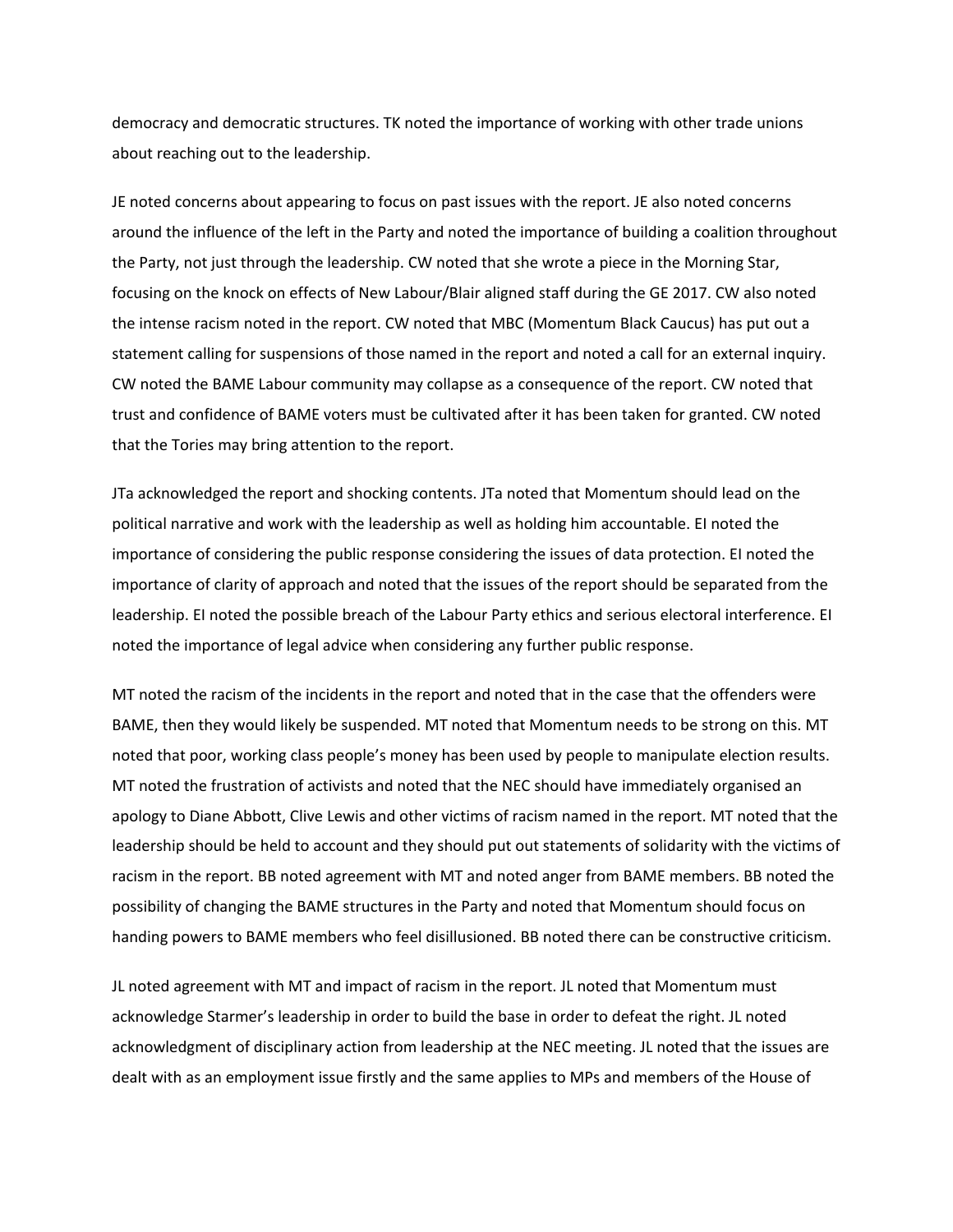Lords. AA noted agreement with MT and BB about assessing and rebuilding BAME structures. CT asked about further discussion about the future of the left. JL noted that it can be discussed under Item 6.

### Item: 2 NCG Elections

OH noted the varied discussion of the timetable of NCG elections and that there is currently no clear consensus. OH noted the proposal from JL and timetable noted in paper and noted staff proposals for activities to be run during the NCG elections. OH noted the proposal to approve TK as returning officer. AB asked if there has been consideration of Party/MM meetings being resumed if the lockdown is lifted. JL noted that there has not been a decision regarding the NEC elections yet and noted that the process for AGMs happening after the lockdown as there needs to be branch meetings beforehand. JL noted that the delays are complicated by other meetings and Party conference which could delay NCG elections until the end of the year. CT noted agitation from Momentum members and impression of members that Momentum does not seem to consult and the disparity between local and national Momentum. CT noted the need for discussion before a timetable is decided. EI noted the insensitivity of conducting internal elections during this period and external criticism. EI noted that any relaxing of restrictions will be limited for the next several months and it will reflect badly on Momentum.

MT noted agreement with EI and noted it would be beneficial to delay the elections until the end of the lockdown in order to ensure participation from membership. LD noted agreement with EI and noted that there are other things for the left to do during a difficult period. LD noted that people may be affected by illness or their work if they are key workers and this may affect their ability to campaign and noted support for delaying elections until after lockdown. BB noted previous support for balloting members but noted that there are possibilities to make it easier as it can be run online. BB noted that the NCG elections have been delayed for so long and any further delay will lose members and affect our reputation. . BB noted that if Momentum delays until normal meetings can be resumed, it could be delayed until well into next year. CA noted concern with online hustings with the number of candidates and noted issues of fairness. CA noted support for going ahead with elections on the proposed timetables. MM noted the difficulty of the situation and noted agreement with EI and that an internal election will reflect badly. MM acknowledged risk of losing members either way. MM noted that there is an in-principle objection and should wait until the lockdown is over. MB noted disagreement and noted that the right of the Party is organising and it is vital that the left stays vibrant and improves. MB noted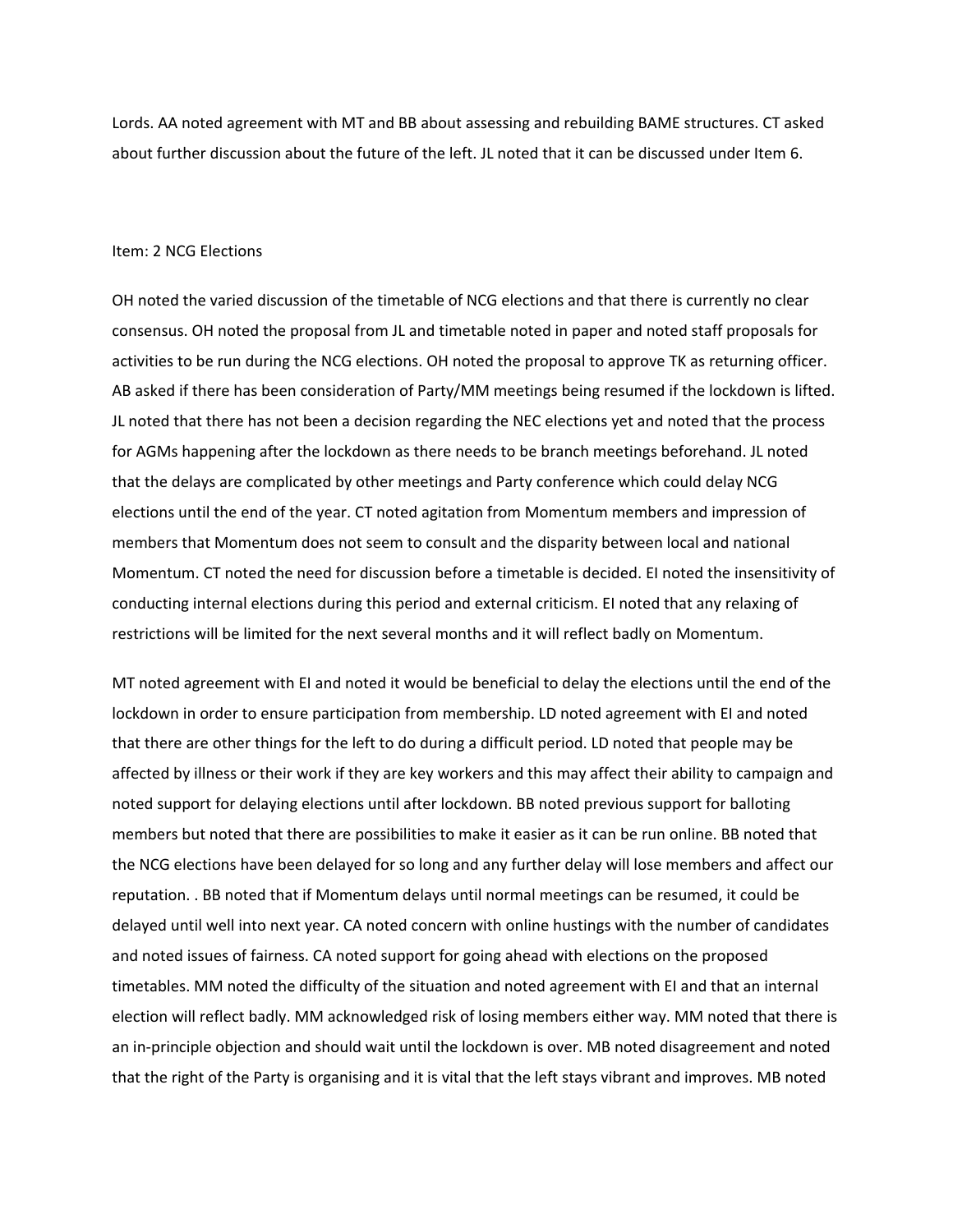an appetite for life to be normalised as much as possible. MB noted support for balloting the members. MB noted previous use of online technology for meeting. MB noted support for the proposed timetable and noted that any delay will reflect badly politically.

CW noted that people have died due to coronavirus in her local community and noted agreement with MT. CW noted the severity of situation and number of deaths and noted that the internal elections will look self-indulgent. CW noted that members will understand the need to wait due to the virus. CW noted support for delaying elections. ES noted the widespread impact of coronavirus and the impact of the lack of testing which will result in a high rate of sickness and death. ES noted support for delaying elections due to severe medical and economic effects. ES noted that Momentum can still lead on issues of PPE, testing and UBI. ES noted support for taking a view from the membership.

NJ noted that Momentum can lead on the primary issues outside of the NCG elections. NJ noted the support for going ahead with the elections. NJ noted there are several possibilities to ensure fairness of elections. TK noted support for the proposed timetable and noted that life will not "return to normal" anytime soon. TK noted that the right of the party will be organising. TK noted that though there are difficulties on both sides but Momentum is being democratic by pushing ahead. TK noted that a delay will reflect on Momentum badly and make it seem like it is defending its position. TK notes that a ballot will be redundant and noted logistical difficulties with hustings. TK noted the powerful argument of anti-democracy from the right.

EH noted support for the proposed timetable and noted delays are already significant. EH noted concerns for internal democracy and noted that there will never be a good time considering isolation could continue until the rest of the year. EH noted logistical difficulties with online hustings. ST noted frustration from membership and noted that there is not a good reason to delay, given we have the technology to organise online and Momentum will lose legitimacy if Momentum delays. ST noted a desire from the members to know the direction of the organisation and it is important to involve the members. ST noted that the general public does not care what Momentum does with their internal elections and so it should go ahead.

AB noted society adapting to the coronavirus crisis, including Parliament. AB noted the feelings of the membership and suggested a clearer plan in the proposal for engaging the membership in the NCG elections process. JE noted disagreement with balloting the members. JE noted that he does not support the proposed timetable but suggested that Momentum acknowledge a plan for a timetable, pushing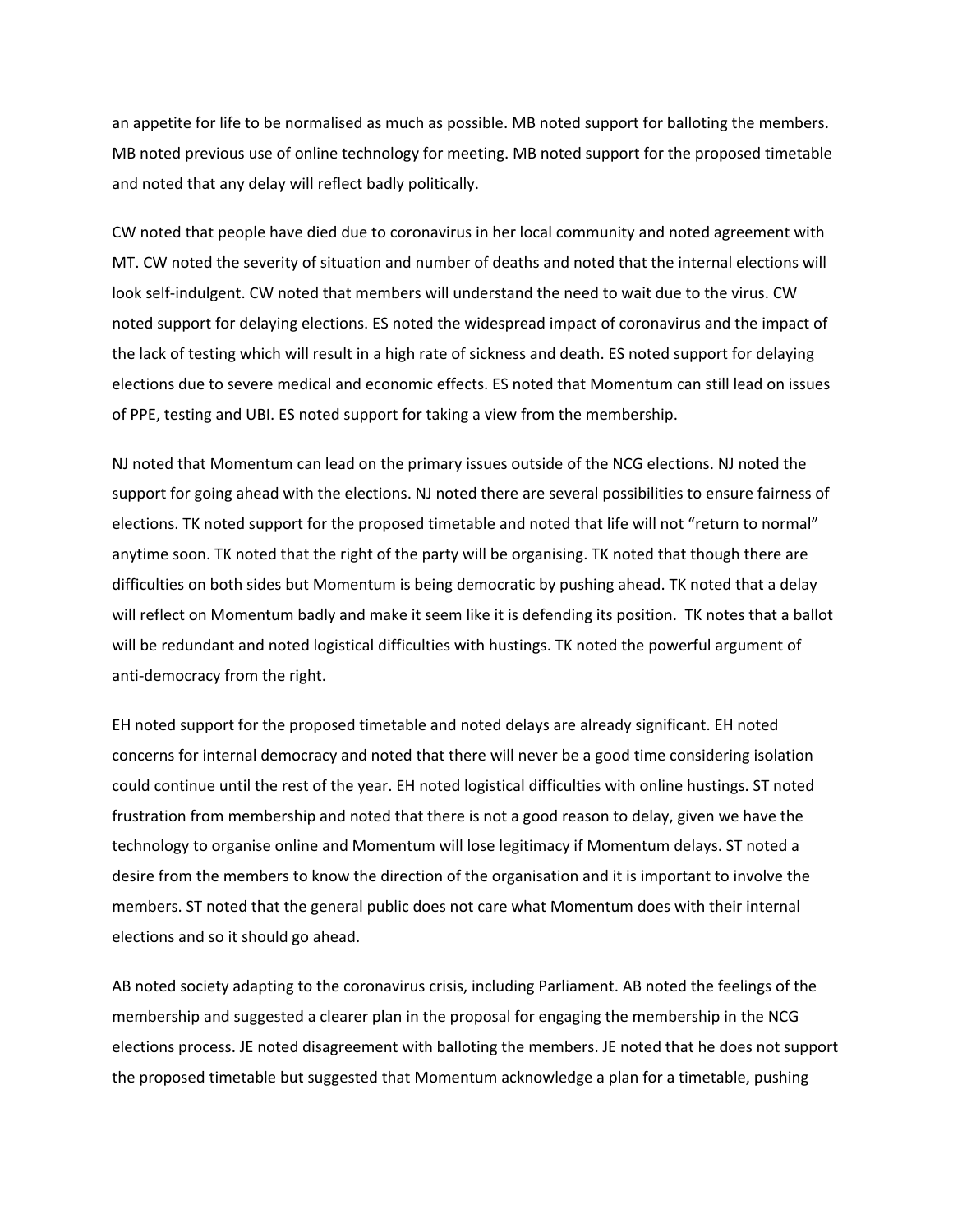back until September. JL noted that, regarding engaging with members, the priority is who gets elected. JL noted concerns with online hustings and noted possibilities of staff developing new ways for candidates to engage. LD noted the split and suggested compromise position, if the elections go ahead, there should not be online hustings and additional campaigning pressure and on this condition, he could support. EI noted agreement with LD and noted the possibly bad reflection on councillors and those in elected positions. EI noted that there should be strong restrictions on campaigning and noted agreement with JE about delaying until August/September. JT noted change in support following debate and noted that there shouldn't be online hustings. JT voiced support for the proposal.

JL moved to a vote on whether to delay the NCG elections. JE raised the question about ⅔ majority vote needed to delay the elections, JL clarified point in the Constitution 7.2 about "exceptional circumstances". Delay was rejected by a significant majority and the proposal was moved to proceed with the timeline outlined in the paper.

JL moved to a vote on whether to hold online hustings during the NCG elections. Hustings were rejected by a significant majority.

RGW noted the possibility of groups organising unofficial hustings and asked how the staff will be asked to respond to this. EI and JL noted that Momentum cannot stop people from doing this. RGW noted in previous elections unofficial hustings were held and there could be issues of fairness. CT noted that there is the possibility of there being a "lack of choice" and noted that if the elections go ahead without facilities to question them it will reflect as undemocratic. CT noted possibilities of alternative hustings. CT challenged the hustings ruling and NJ seconded. JL responded and acknowledged the criticism of Momentum being undemocratic but noted defence of Momentum's internal democracy.

JL moved to a vote on the challenge and the challenge was defeated with a significant majority.

### Item: 3 General Election Report

RGW noted the report reflecting on the general election including a submission for Labour Together report and the report for internal use. MTi noted the two sections of the report and summarised the report. MTi noted interviews with organisers, including Party and Momentum staff. Noted obstacles in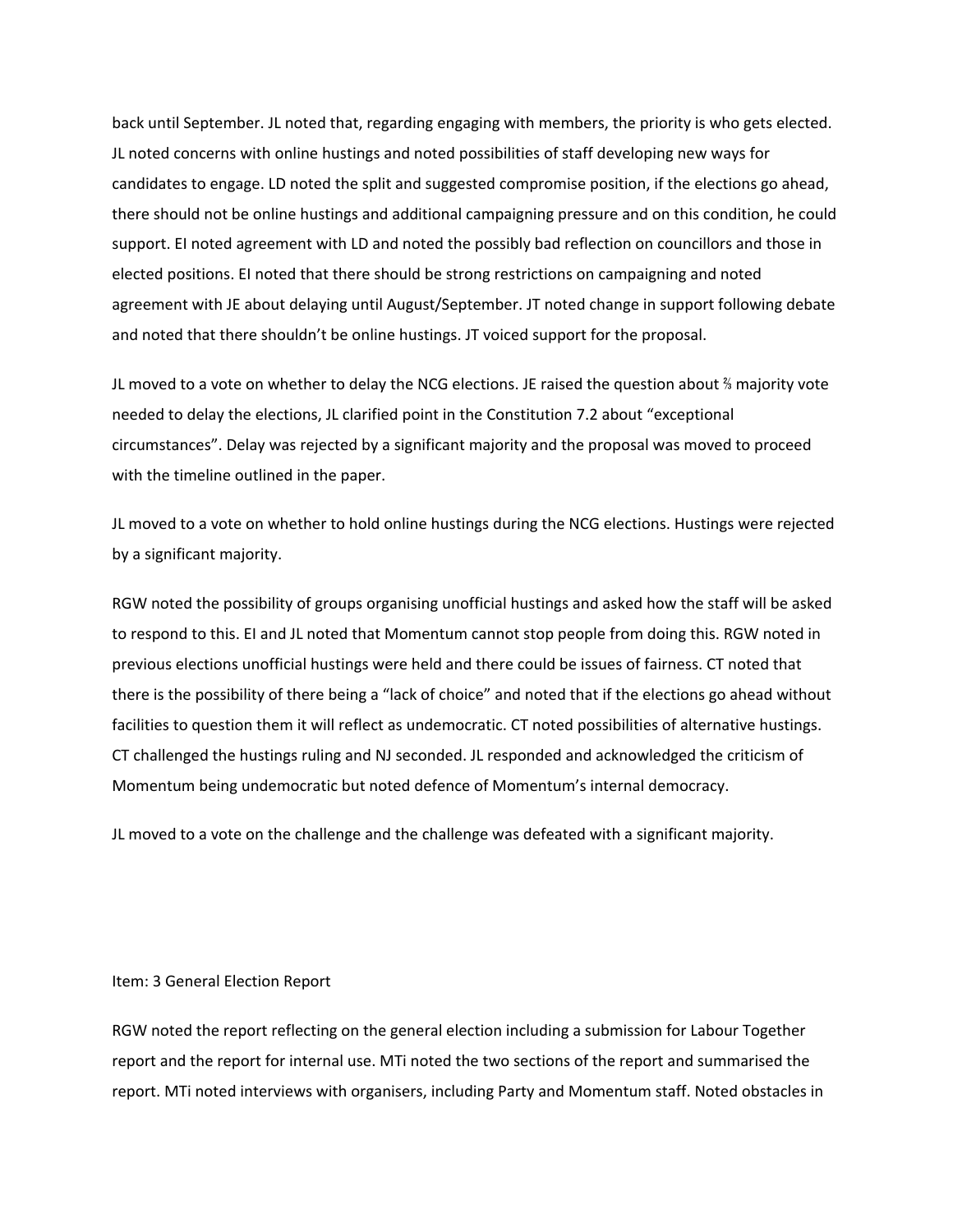organizing broadly and Party culture, including culture and training. MTi noted candidates were dismayed with lack of protection and financial support. MTi noted interviews with Momentum staff and noted ability to connect with other grassroots organisations. MTi noted the social media exploring testing the efficacy of their social media output. SJ asked if there was a particular tool to recommend to Momentum to help improve social capacity. MTi noted that some tools may not be particularly useful for FB advertising.

JTa noted the impressive nature of the report and noted the importance of community organising. JTa noted that Momentum should campaign to increase community organising. ES noted that Momentum cannot be expected to be all community organisers and there are others on the left who should fill that role. ES asked about training and if Momentum will offer training to potential councillor candidates. RGW noted that Momentum has been developing the Councillor Network to support left councillors.

MB acknowledged the report and noted the Party's method of campaigning and asked if people supported the traditional method of campaigning or do they want a new approach. MB also asked RGW about the councillor network and if Momentum could provide training to councillor candidates. CA noted logistical difficulties with organising. MM noted thanks to the Community Organising Unit and their work, under sometimes difficult circumstances. MM noted Momentum can help fill the gap in community organising and help to educate and upskill activists to help build a robust left. JL noted the number of unsupportive councilors and noted that poor Labour councils helped contribute to the electoral loss. JL noted misdirection of resources and organisers fulfilling the priorities of council leaders. JL noted the importance of democratising local government.

NJ noted that the COU primary function is to train members and councillors and noted they need a fully resourced COU in order to do so. NJ noted the training of nearly 20,000 people last year.. MT noted the efforts of good councillors and good local initiatives and noted that Momentum should support these voices. MT noted that Momentum should place an emphasis on digital tools and pressure Party to improve digital tools.

MTi noted summarised the report and strategic findings, especially in certain regional areas and ways to move forward. MTi noted that there needs to be a developing strategy for Momentum and the Party's relationship with the COU.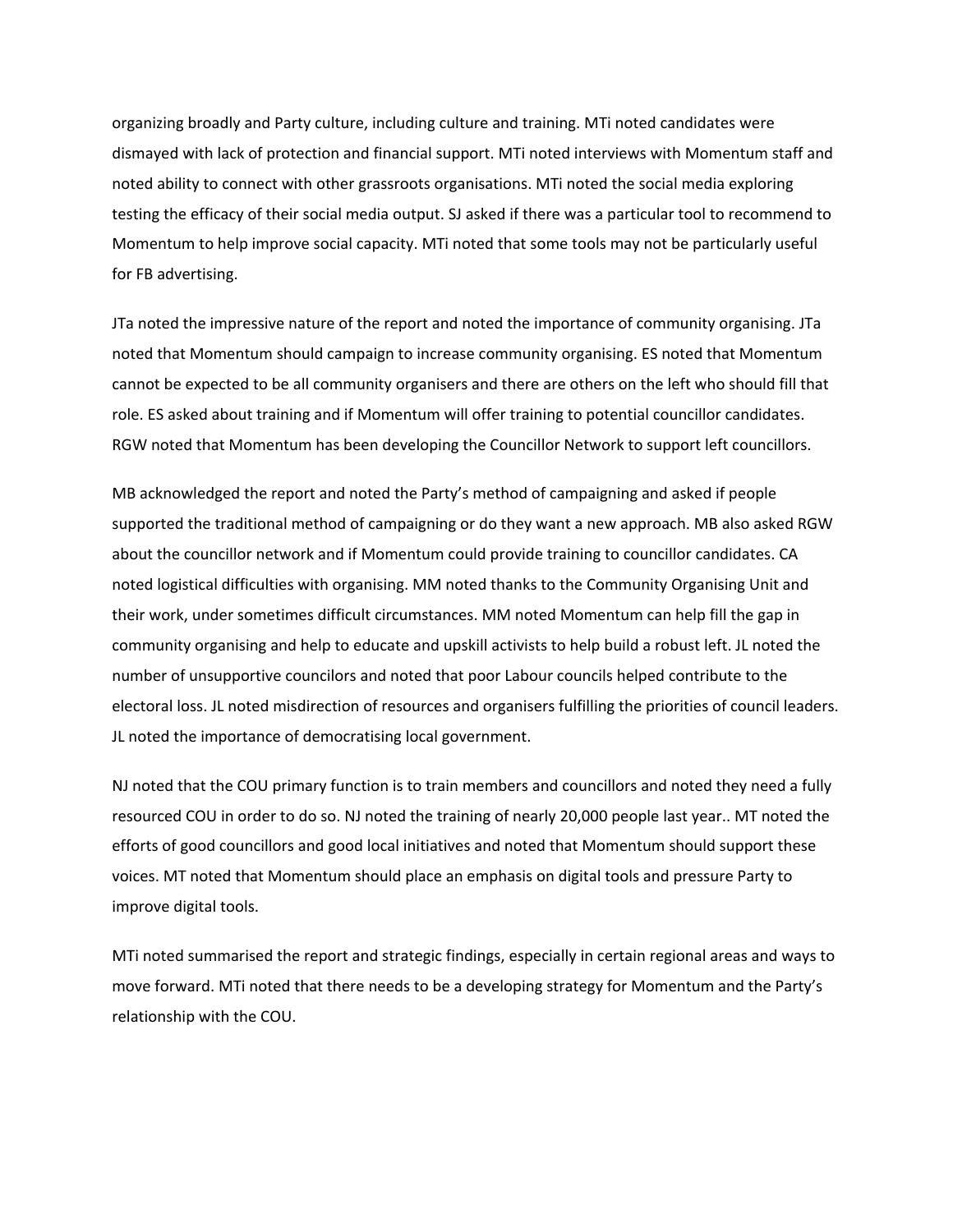## Item 4: Affiliations to Momentum

OH noted affiliation applications from Tribune, LARAF, Labour for a GND, Labour Hub. NJ noted concern about affiliation from media organisations in general and noted the concern about having representatives on the NCG. CW asked for a descriptor for the organisations in future presentations. OH described organisations who wished to affiliate. JL reiterated the history of Tribune and its role in Labour history. MM asked about the difference between campaigns and organisation, on the basis of internal transparency and asked about the internal democratic structures for Labour for a GND. EH noted agreement with MM but noted favour for these affiliations and noted support for Tribune affiliation due to their political alignment with Momentum. EI noted support for Tribune and Labour Hub's affiliation and noted the positives of associations with the media. JE asked a question regarding the NCG representation of affiliates and CT asked a similar question about representation regarding the affiliate positions. TK noted support for affiliates and noted that Momentum is very specific in the media representation it allows and can support the longer vision for Momentum. RGW asked for clarification regarding the affiliate election process.

CW asked for clarification regarding MBC's affiliation. OH clarified the lack of decision making and also clarified that some affiliates may not seek voting places on the NCG. OH clarified that at the next term of the NCG, there would be an election for four affiliate spots. JL notes that his recollection is that MBC wanted to nominate someone for a voting place on the NCG. CW noted that her understanding was that MBC was affiliated, as discussed at an NCG meeting. CW noted MBC's constitution and structure can be sent in order to get clarity of MBC affiliation. NJ asked about the process for affiliation and application. JTo noted that the announcement may anger other organisations about lack of public application. OH noted that applications for affiliates can be taken at any time and is subject to approval by the NCG. LD noted happy to agree.

CT noted that there are problems with the affiliation process as it stands. CT noted that there should be a formalised application, clarity over the election process and consideration of the size of the proposed affiliate. CT noted possibilities of different constitutions and procedures of potential affiliates. CW noted concern about representation and noted that the equality strand should be included. CW noted concern for the lack of a Black members affiliate organisation. JL suggested that MBC be included in the list of organisations agreed for affiliation. JE clarified his previous point about MBC his understanding was there was specific representation and JL clarified that it is not provided for in the constitution. OH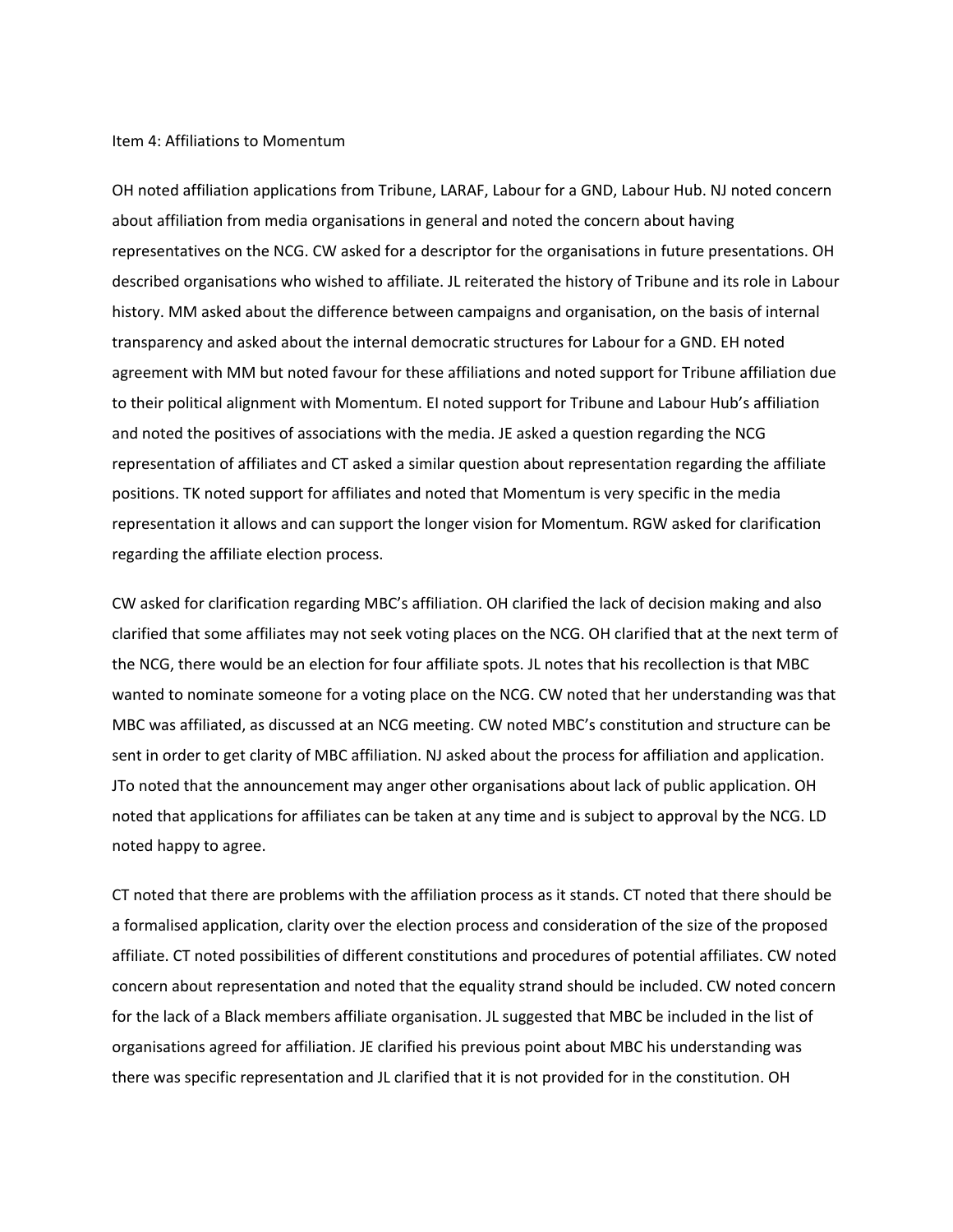clarified that the constitution allows for one vote per organisation in the case of a contested election for affiliated organs ations. ES noted given the disillusionment of BAME voters with the Party, proposed to have two out of the four affiliates as BAME organisations. JL clarified the rule changing process and noted that it would need NCG agreement. ES proposed to look to it in the future and JL proposed that it be put on the agenda for the next meeting. LD proposed to move to a vote. JL clarified that MBC be included in affiliations and it was agreed. JL moved to agree and it was agreed.

JL **proposed** 4 organisations be considered suitable to affiliate to Momentum: Tribune, Labour Against Racism & Fascism, Labour Hub, and Labour Green New Deal. **Agreed** after discussion.

OH presented a **paper**, Process for new affiliations under section 11 (iii) and (iv), as guidance for assessing the suitability of potential new affiliates. **Accepted** after discussion.

Item 5: Coronavirus update

5a. Business Continuity

CK gave business continuity and staffing update.

5b. Political Response

JTo outlined Momentum's projects that have launched in response to the coronavirus including repurposing MyCampaignMap, running online trainings and events and developing the Councillor Network. JL added that he wrote to affiliate trade unions and Unite the Union to propose coordinated action in response to coronavirus and noted urgency in creating adequate response in light of government mishandling. CW noted MBC is in contact with Marsha de Cordova about the disproportionate effect of COVID19 on BAME people. CW asked about if MBC could assist with Momentum and the left to get an investigation into this and to put a focus on class intersection. JTo added that Momentum is fairly constrained in making political demands due to change of leadership and noted that in order to campaign on active issues like UBI and PPE etc, would need an NCG mandate. JL noted agreement and noted that there should also be collaboration with trade unions on this. JL proposed an agreement and it was agreed.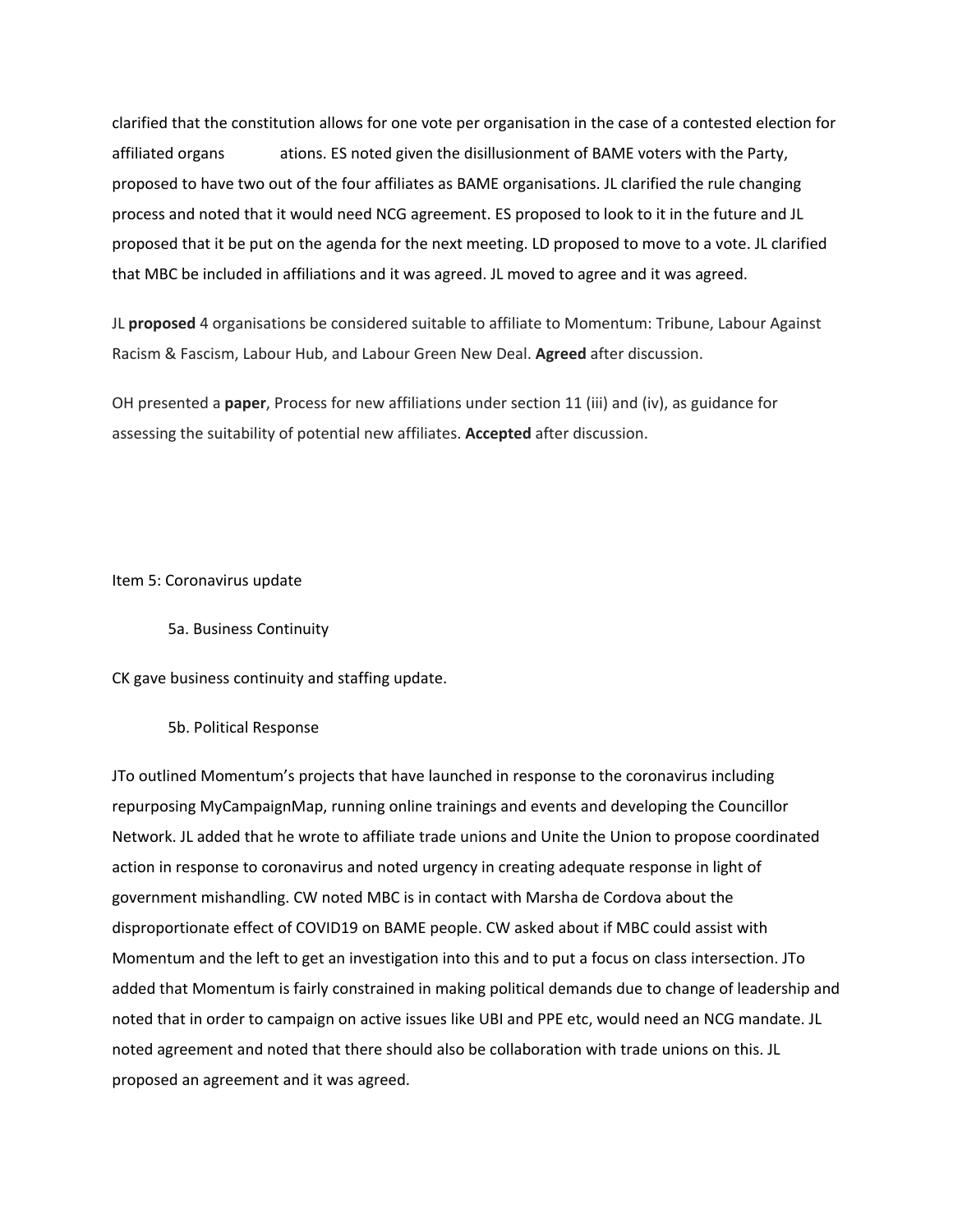MM noted support for Momentum working with trade unions during precarious working conditions caused by COVID19. LS noted that Momentum should add test and trace to the demands. JL suggested convening an online meeting with unions. TK noted that telecommunications workers are at risk, including those working on installing broadband. TK noted that workers are suffering outside of the virus itself. CA noted the importance of not returning to key workers being undervalued and noted that the left must fight for their values during this crisis. CA noted hundreds of incidents of telecommunications workers being attacked and noted the valuable work of telecommunications workers in Scotland. CT noted poor conditions of domestic and care workers and proposed that this be added to the demands. MT noted the lack of community testing and poor response from the government and noted the leadership's lack of policy focus on issues such as UBI.

#### Item 6: Quarterly Operational Plan

RGW outlined QOP as summarised in papers.

JL raised the "Building a social movement plans" and noted that the top priority should be campaigning on the issues previously discussed such as UBI and PPE. JL noted that there was low mobilization during the leadership election and people must be reoriented to campaign along with the trade unions. JL noted concern about failing to engage people in primary issues. RGW noted that proposals outlined are for tool development and could be harnessed towards campaigning on specific issues.

RGW suggested holding political education discussion with NCG in the following months. RGW noted the impact of COVID19 on organising activity with the Councillor Network and noted there should be discussion with NCG councillors. RGW highlighted the importance of training programmes. JTa reiterated the importance of councillor networks and councillor training due to poor labour councils and councillors. JL noted surprise at the SCG councillor network announcement. MB noted the poor political quality of councillors and noted that Momentum should offer training for councillors. CW asked about what the councillor network will do to encourage prospective candidates and also asked if prospective candidates could be found through those who are involved in Mutual Aid organising. MM noted that the training should be distributed in order to use better resources and could be distributed to groups, rather than the responsibility be solely on the staff.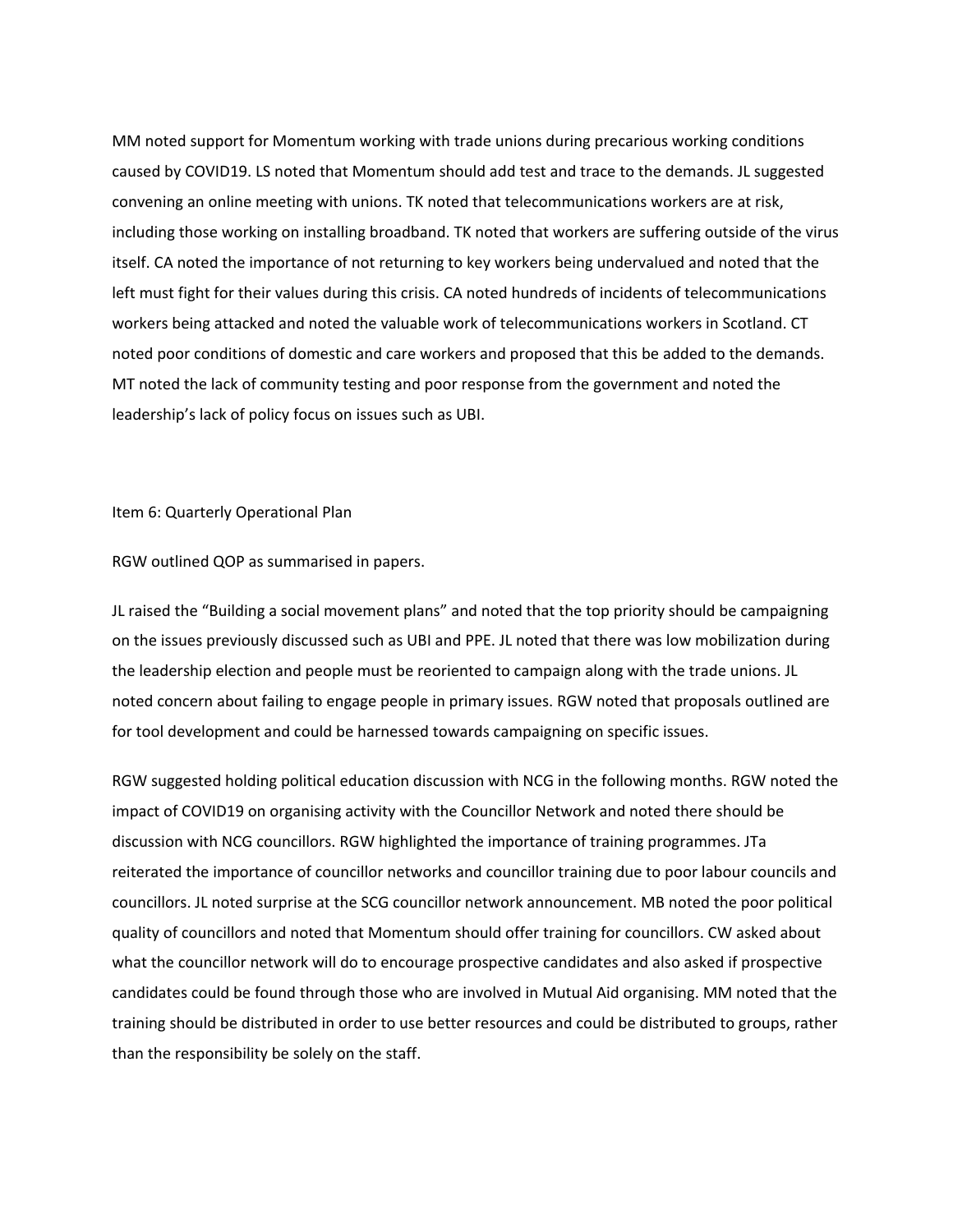BB asked if the push for funding on local government could have a higher comms presence and Momentum to push stories of municipal socialism. BB also noted it should be combined with the trade unions and a collaborative approach. ES noted difficulties with poor councils in regional areas and noted the importance of developing quality councils. ES noted that there also has to be an expansion of participation in local politics.

RGW noted the developing response to coronavirus related issues and noted that there needs to be collaboration with the unions over local government demands. RGW noted that Momentum has had a distributed training model in the past but has been used less in recent times. RGW noted agreement with having distributed training and political election in combination with a targeted focus. RGW noted difficulties regarding selections during the COVID19 crisis and noted the possibility of work on selections resuming during lockdown. EI asked the number of councillors signed up to the network and RGW clarified that there are around 350 signed up. EI notes there has to be a system in place for evaluating councillors. JL noted the suitability of some aspects of the situation for engaging with prospective candidates and noted the importance of targeting and RGW noted difficulties with this previously.

OH noted efforts in "Building a Sustainable Organization" which are the core operational projects for this quarter. Noted efforts to get through the Electoral Commission's post-election process. OH noted the administration of the NCG elections and noted that the NCG elections will be used to test targeting of FB advertising. OH noted the 2020 budget which would run provisionally April to April which includes a pay review and restructure. OH noted improvements to fundraising systems and GDPR policies, with both approval and implementation.

#### Item 7: WLG Data Access

JL acknowledgment of previous discussion and noted that the discussion should be primarily with staff. OH noted that this is primarily a technical error that has fallen behind in staff priorities and noted his apologies. MB noted frustration with the length of the process and noted the problems it causes in Wales. MB said a regular update of members joining or leaving Momentum in Wales would be an alternative to access to download lists, but this would need to be backdated to the middle of 2019, as WLG do not now know who has joined or left since then. MB noted he had sent a list to Momentum of WLG members not in the Nationbuilder database, they are not all yet present, so this still also needs updating so they get a vote in the NCG election, etc.